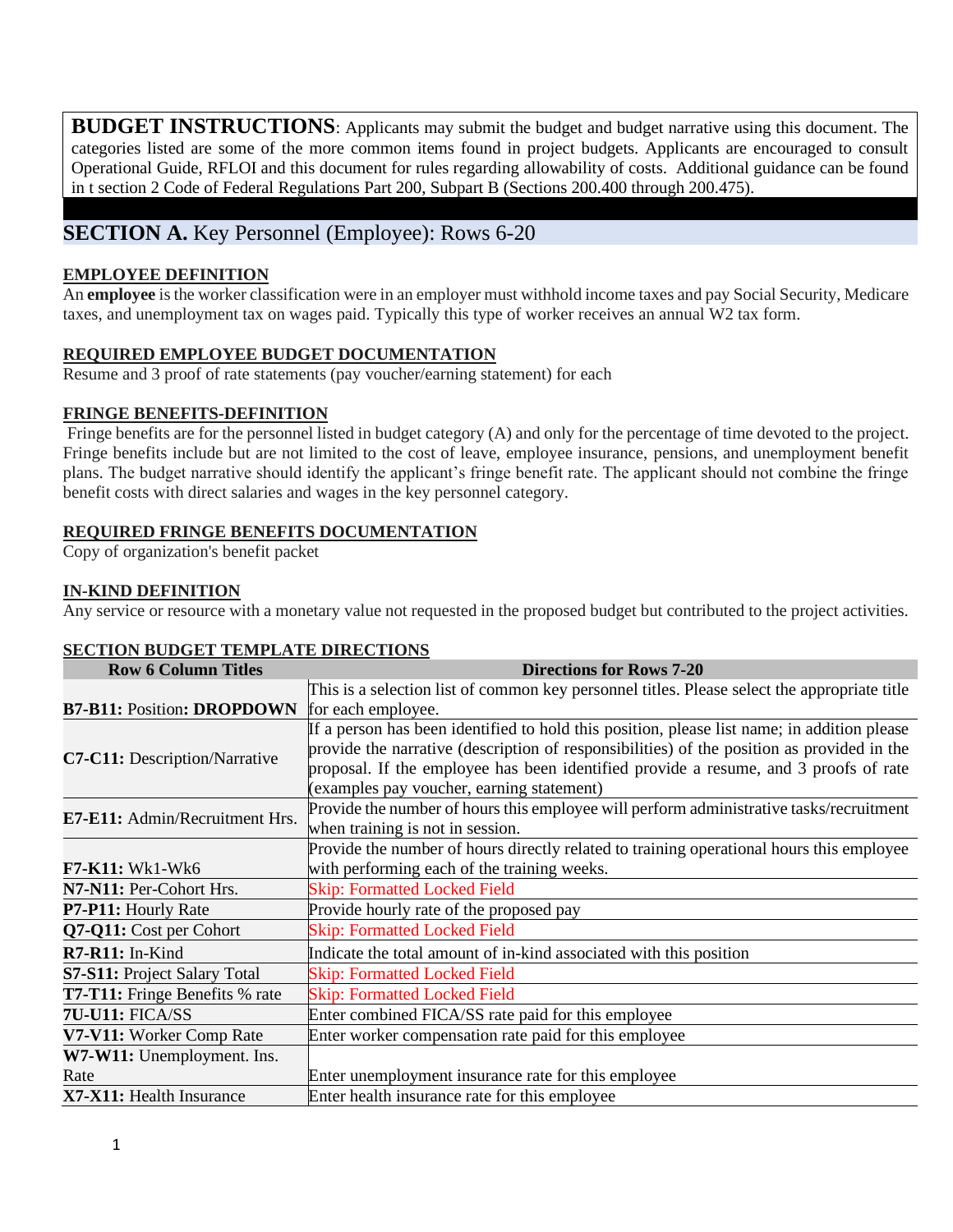| <b>Y7-Y11:</b> Medical/Sick Leave    | Enter medical/sick leave rate for this employee                          |  |  |  |  |
|--------------------------------------|--------------------------------------------------------------------------|--|--|--|--|
| <b>Z7-Z11:</b> Vacation Leave        | Enter vacation leave rate for this employee                              |  |  |  |  |
| AA7-AA11: Other                      | Enter any other benefit rate and provide a narrative of this rate in the |  |  |  |  |
| <b>12S:</b> Key Personnel Subtotal   | <b>Skip: Formatted Locked Field</b>                                      |  |  |  |  |
| <b>B13-S18:</b> Fringe Benefit       |                                                                          |  |  |  |  |
| Computations                         | <b>Skip: Formatted Locked Field:</b>                                     |  |  |  |  |
| <b>S19:</b> Fringe Benefits Subtotal | <b>Skip: Formatted Locked Field</b>                                      |  |  |  |  |
| $S20:$ Salary + Fringe Subtotal      | <b>Skip: Formatted Locked Field</b>                                      |  |  |  |  |

# **SECTION B.** Independent Consultants and Contracted Services: Rows 21-28

### **DEFINITION**

Employers normally do not have to withhold or pay any taxes on payments to independent contractors. Contracted workers also known as consultants, and contracted services, typically receive an annual 1099 form, based on a W9 earning status. It is necessary to have a supporting service contract, W9, three proofs of rate (paid invoices/earning statement), and relevant license/credentials for all consultants/contracted services.

### **REQUIRED CONSULTANT/CONTRACTED SERVICES DOCUMENTATION**

It is necessary to have a supporting service contract, W9, three proofs of rate (paid invoices/earning statement), and relevant license/credentials for all consultants/contracted services.

## **SECTION BUDGET TEMPLATE DIRECTIONS**

| <b>Row 22 Column Titles</b>         | <b>Directions for Rows 23-28</b>                                                              |  |  |  |  |  |  |  |
|-------------------------------------|-----------------------------------------------------------------------------------------------|--|--|--|--|--|--|--|
| <b>B23-27:</b> Training Type:       |                                                                                               |  |  |  |  |  |  |  |
| <b>DROPDOWN</b>                     | This is a selection list of training activities. Please select training activity for this row |  |  |  |  |  |  |  |
|                                     | Provide the name of the provider (if selected); give a narrative of activity as it relates to |  |  |  |  |  |  |  |
|                                     | <b>D23-27:</b> Provider Name/Narrative training requirements and site proposal                |  |  |  |  |  |  |  |
| <b>F23-K27: Wk1-Wk6</b>             | Provide the number of activity training hours within the appropriate training week            |  |  |  |  |  |  |  |
| N23-27: Per Cohort Hrs.             | <b>Skip: Formatted Locked Field</b>                                                           |  |  |  |  |  |  |  |
| P23-27: Hourly Rate                 | Enter cost as an hourly rate for training activity associated with this row                   |  |  |  |  |  |  |  |
| PQ3-27: Per-Cohort Cost             | <b>Skip: Formatted Locked Field</b>                                                           |  |  |  |  |  |  |  |
| $R23-27$ : In-Kind                  | Indicate the total amount of in-kind associated with this activity                            |  |  |  |  |  |  |  |
| S23-27: Project Total               | <b>Skip: Formatted Locked Field:</b>                                                          |  |  |  |  |  |  |  |
| S28: Independent Consultants and    |                                                                                               |  |  |  |  |  |  |  |
| <b>Contracted Services Subtotal</b> | <b>Skip: Formatted Locked Field</b>                                                           |  |  |  |  |  |  |  |

# **SECTION C.** Lease/Rentals: Rows 29 -34

### **DEFINITION**

Agreement in which one party conveys land, property, services, equipment, or other tangible to another for a specified time, usually in return for a payment.

### **REQUIRED LEASE RENTAL DOCUMENTS**

See fields B31-33 on the budget template

#### **SECTION BUDGET TEMPLATE DIRECTIONS Row30 Column Titles Directions for Rows 23-28**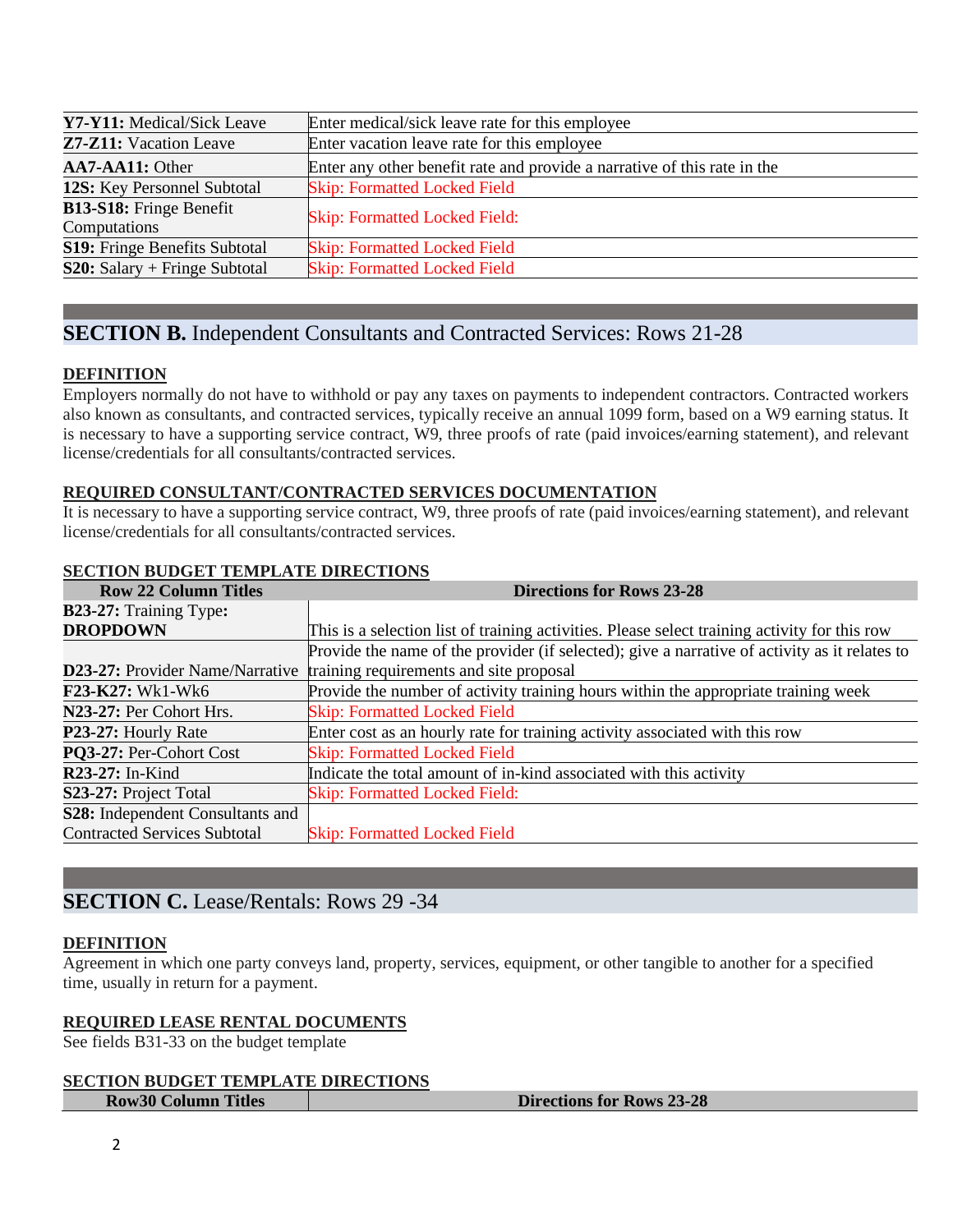| <b>B31-33: Rental Category</b>                                                                                | <b>Skip: Formatted Locked Field</b>                                                                                                                                                                         |  |  |  |  |  |
|---------------------------------------------------------------------------------------------------------------|-------------------------------------------------------------------------------------------------------------------------------------------------------------------------------------------------------------|--|--|--|--|--|
| Provide required details and narrative of item(s) to be leased/rented<br><b>D31-33:</b> Description/Narrative |                                                                                                                                                                                                             |  |  |  |  |  |
| K31-33: Computations                                                                                          | Enter calculation of units being leased/rented *per unit cost (example 1: Space 400 sq ft)<br>$\omega$ \$13 per sqft; enter =400*\$13; example 2: equipment $\omega$ \$500 each cohort; enter<br>$= $500*4$ |  |  |  |  |  |
| P31-33: Per Cohort Cost                                                                                       | <b>Skip: Formatted Locked Field</b>                                                                                                                                                                         |  |  |  |  |  |
| <b>R31-33:</b> In-Kind                                                                                        | Indicate the total amount of in-kind associated with this activity                                                                                                                                          |  |  |  |  |  |
| S31-33: Project Total                                                                                         | <b>Skip: Formatted Locked Field</b>                                                                                                                                                                         |  |  |  |  |  |
| S34: Lease/Rental Subtotal                                                                                    | <b>Skip: Formatted Locked Field</b>                                                                                                                                                                         |  |  |  |  |  |

# **SECTION D.** Materials and Supplies: Rows 35-50

## **DEFINITION**

Material and Supplies are consumable /tangible items other than equipment. This includes things such as office supplies (example: training software, educational or training supplies (example: paper, pencils, workbooks, shovels, stakes, ruler...etc.).

## **REQUIRED LEASE RENTAL DOCUMENTS**

Indicate the types of materials and supplies in general terms with estimated costs; include a shopping cart of items.

### **SECTION BUDGET TEMPLATE DIRECTIONS**

| <b>Row 36 Column Titles</b>                             | <b>Directions for Rows 37-51</b>                                                        |  |  |  |  |  |  |  |
|---------------------------------------------------------|-----------------------------------------------------------------------------------------|--|--|--|--|--|--|--|
| <b>B37-49:</b> Material/Supply:                         | This is a selection list of common materials and supplies associated with this project. |  |  |  |  |  |  |  |
| <b>DROPDOWN</b>                                         | Please select training activity for this row                                            |  |  |  |  |  |  |  |
|                                                         | Provide required details and narrative of materials/supplies in general terms with      |  |  |  |  |  |  |  |
| estimated costs<br><b>D37-49:</b> Description/Narrative |                                                                                         |  |  |  |  |  |  |  |
| K37-49: Quantity                                        | Enter the number of units of each item to be purchased for the project                  |  |  |  |  |  |  |  |
| Q37-49: Cost Per Unit                                   | Enter per unit cost (copy cost on page 5)                                               |  |  |  |  |  |  |  |
| <b>R37-49:</b> In-Kind                                  | Indicate the total amount of in-kind associated with this activity                      |  |  |  |  |  |  |  |
| S37-49: Project Total                                   | <b>Skip: Formatted Locked Field</b>                                                     |  |  |  |  |  |  |  |
| <b>S01:</b> Materials/Supplies Subtotal                 | <b>Skip: Formatted Locked Field</b>                                                     |  |  |  |  |  |  |  |

# **SECTION E.** OTHER: Rows 52-72

### **SUPPORTIVE SERVICES DEFINITION**

For this project, supportive serves are direct services provided to participants to assist with barriers to training/employment

### **SUPPORTIVE SERVICES REQUIRED DOCUMENTATION**

Narrative of requested supportive services and which proposal activities services will support, in addition to a cost estimate of service.

# **BUSINESS TRAVEL DEFINITION**

For this project, travel is considered mileage, per-diem, and lodging that directly support approved activities of this project that require driving to required locations and overnight stays (approved in advance).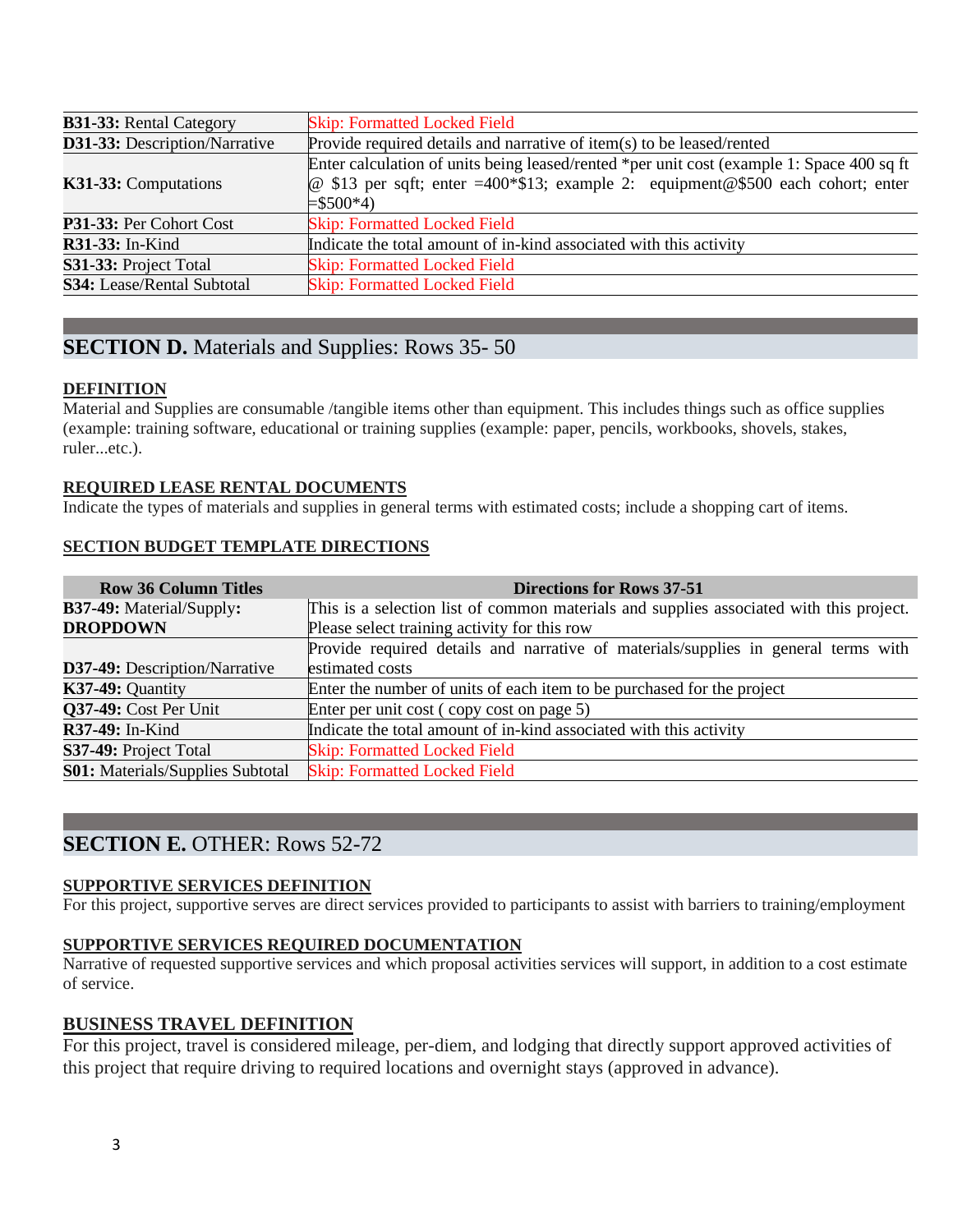# **REQUIRED BUSINESS TRAVEL DOCUMENTATION**

Narrative of travel and association with project and personnel

| <b>Row 53/63 Column Titles</b>                         | <b>Directions for Rows 54-70</b>                                                                                                                                                                                    |  |  |  |  |  |  |
|--------------------------------------------------------|---------------------------------------------------------------------------------------------------------------------------------------------------------------------------------------------------------------------|--|--|--|--|--|--|
| <b>B54-61:</b> Supportive Services:<br><b>DROPDOWN</b> | This is a dropdown list of common supportive services requested for this project; please<br>include all supports related to the project proposal. Use the other option if proposed<br>support is not listed.        |  |  |  |  |  |  |
| <b>D54-61:</b> Description/Narrative                   | Provide required details and narrative of materials/supplies in general terms with<br>estimated costs                                                                                                               |  |  |  |  |  |  |
| $K54-61:$ Quantity                                     | Enter the number of units of each item to be purchased for the project                                                                                                                                              |  |  |  |  |  |  |
| Q54-61: Cost Per Unit                                  | Enter per unit cost                                                                                                                                                                                                 |  |  |  |  |  |  |
| $R54-61$ : In-Kind                                     | Indicate the total amount of in-kind associated with this activity                                                                                                                                                  |  |  |  |  |  |  |
| <b>S62:</b> Supportive Services Subtotal               | <b>Skip: Formatted Locked Field</b>                                                                                                                                                                                 |  |  |  |  |  |  |
| <b>B64-69: Purpose Travel:</b><br><b>DROPDOWN</b>      | This is a dropdown list of common reasons for travel associated with this project; please<br>include all proposed travel related to the project proposal. Use the other option if a<br>proposed trip is not listed. |  |  |  |  |  |  |
| C64-69: Travel Charge:<br><b>DROPDOWN</b>              | This is a dropdown list of common travel charges associated with this project. Please<br>be sure to use the approved state rate (page 5)                                                                            |  |  |  |  |  |  |
| <b>D64-69:</b> Description/Narrative                   | Provide required details and narrative of materials/supplies in general terms with<br>estimated costs                                                                                                               |  |  |  |  |  |  |
| K64-69: Computation                                    | Enter calculation of travel cost (example 1: Narrative states 4 state 2-night stay for<br>NCDOT meeting; enter= $(4*(2*\$75))$                                                                                      |  |  |  |  |  |  |
| <b>S54-61;64-69: Project Total</b>                     | <b>Skip: Formatted Locked Field</b>                                                                                                                                                                                 |  |  |  |  |  |  |
| <b>S70: Travel Subtotal</b>                            | <b>Skip: Formatted Locked Field</b>                                                                                                                                                                                 |  |  |  |  |  |  |

| <b>SECTION F. Indirect /Adm Overhead Rates: Rows 71-73</b> |                                                                                    |  |  |  |  |  |  |
|------------------------------------------------------------|------------------------------------------------------------------------------------|--|--|--|--|--|--|
| <b>Row 72 Column Titles</b>                                | <b>Directions for Row 73</b>                                                       |  |  |  |  |  |  |
| <b>B73:</b> Organization Type:                             |                                                                                    |  |  |  |  |  |  |
| <b>DROPDOWN</b>                                            | Select the organization structure of the organization                              |  |  |  |  |  |  |
| D73: Type of Rate:                                         |                                                                                    |  |  |  |  |  |  |
| <b>DROPDOWN</b>                                            | Select the rate category associated with the organizational type                   |  |  |  |  |  |  |
|                                                            | Provide required details and narrative of materials/supplies in general terms with |  |  |  |  |  |  |
| <b>E73:</b> Description/Narrative                          | estimated costs                                                                    |  |  |  |  |  |  |
| K73: Proposed Rate                                         | Provide proposed rate                                                              |  |  |  |  |  |  |
| S54-61;64-69: Project Total                                | <b>Skip: Formatted Locked Field</b>                                                |  |  |  |  |  |  |
| <b>S70:</b> Travel Subtotal                                | <b>Skip: Formatted Locked Field</b>                                                |  |  |  |  |  |  |